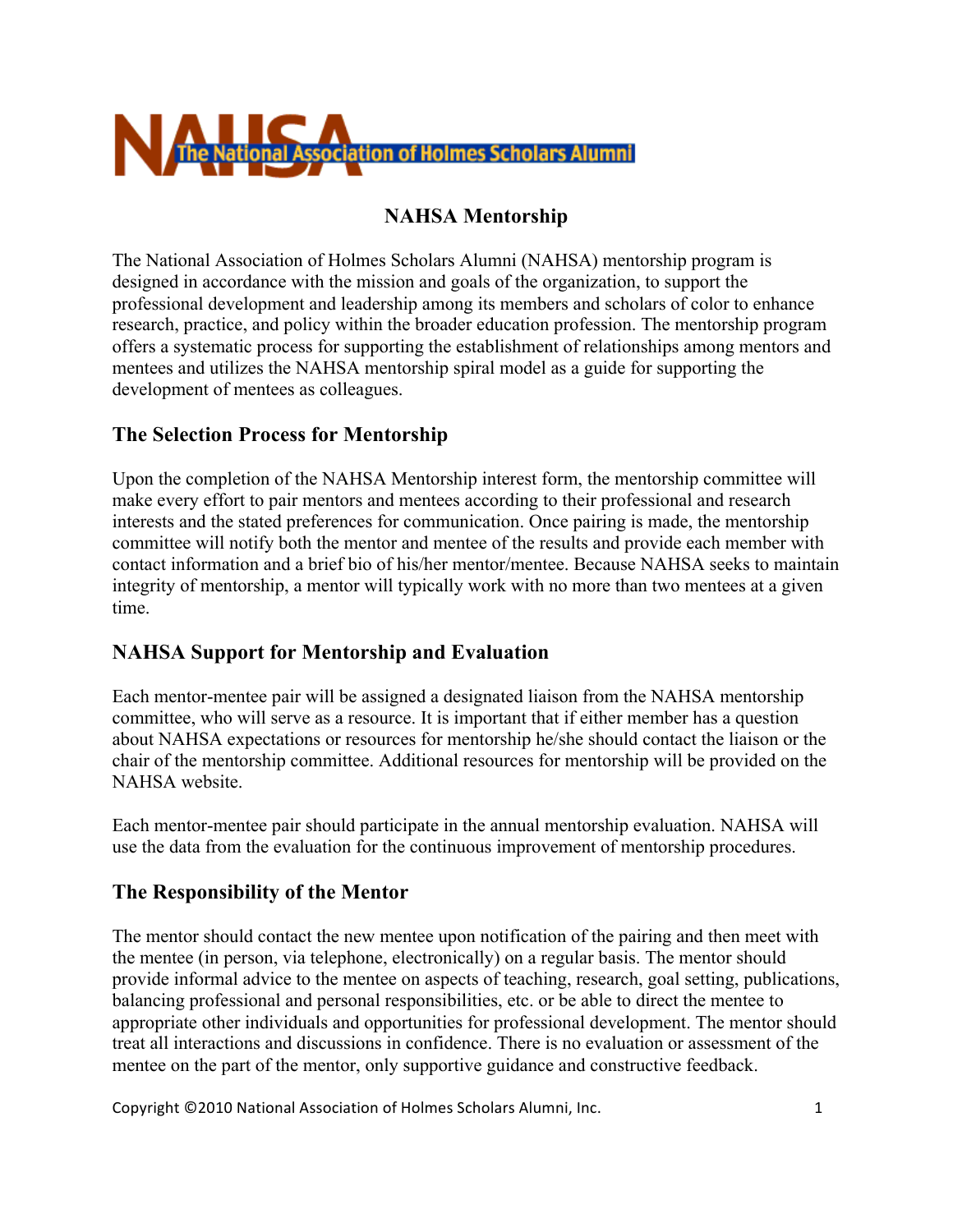## **The Responsibility of the Mentee**

The mentee should keep his/her mentor informed of any problems or concerns as they arise. The mentee should be sure to keep all established appointments with his/her mentor, as the time of each individual is important. The mentee should seek to maintain open and candid communication, yet in a professional manner. When input or feedback on work is desired, the mentee should leave sufficient time (e.g., in the grant proposal and paper submission process) to allow his/her mentor the opportunity to review and critique drafts.

## **The Mentor**

The most important tasks of a good mentor are to support his/her mentee's professional development toward the completion of his/her doctoral program and as he/she enters a chosen professional career. Although the role of mentor is an informal one, it poses a challenge and requires dedication and time. A good relationship with a supportive, active mentor has been shown to contribute significantly to a mentee's career development and satisfaction.

# **Qualities of a Good Mentor\***

- Accessibility—the mentor is encouraged to make time to be available to the mentee. The mentor might keep in contact by dropping by, calling, sending e-mail, or extending a lunch invitation. It is very helpful for the mentor to make time to read / critique proposals and papers and to provide periodic reviews of progress.
- Modeling—the mentor assumes a position of respect and patience, guides rather than tells, models life-long learning, and provides challenges that stretch the capacity of the mentee.
- Active Listening—the mentor actively listens, reflects on experiences, asks questions, encourages a sense of ownership, and affirms the experience of the mentee.
- Networking—the mentor should be able to help the mentee establish a professional network.
- Independence—the mentee's intellectual independence from the mentor must be carefully preserved and the mentor must avoid developing a competitive relationship with his/her mentee.
- NAHSA mission—the mentor upholds and conveys the NAHSA mission.

## **Qualities of a Good Mentee**

- Non-bias—the mentee learns to observe with a minimum of bias.
- Communication—the mentee communicates and listens effectively.
- Knowledge—the mentee seeks to increase his/her self-knowledge about strengths, needs, learning styles, weaknesses, and "blind spots".
- Receptive—the mentee is receptive to feedback rather than defensive, and maintains an interdependent rather than a dependent or autonomous relationship with their mentor.

Copyright\*©2010\*National\*Association\*of\*Holmes\*Scholars\*Alumni,\*Inc.\*\*\*\*\*\*\*\*\*\*\*\*\*\*\*\*\*\*\*\*\*\*\*\*\*\*\*\*\*\*\*\*\*\*\*\*\*\*\*\*\*\*\*\*\*\*\*\*\*\*\*\*\*\*\*2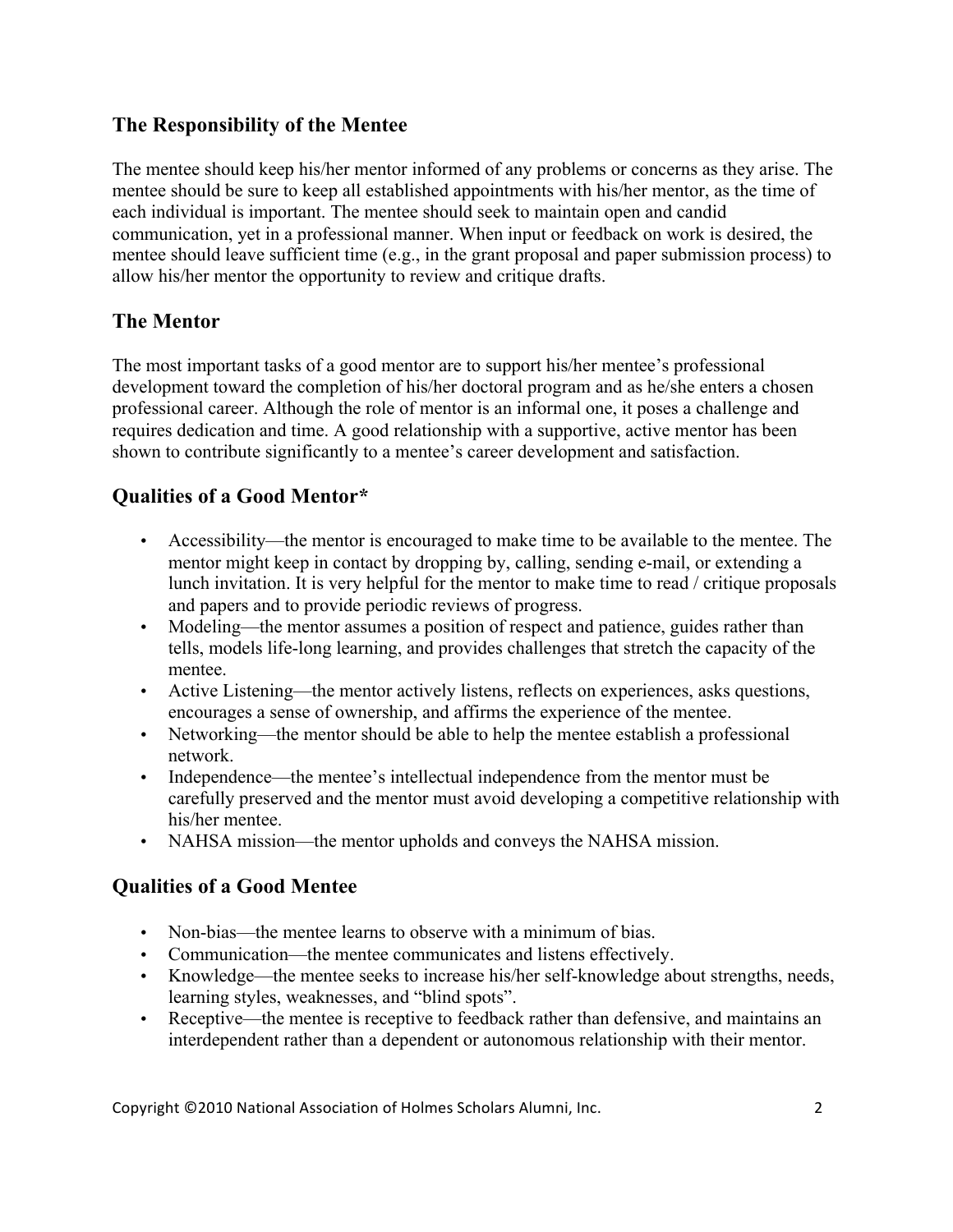# **Goals for the Mentorship\***

#### *Short-term goals*

- Goal setting—help the mentee to establish professional goals as relevant to his/her professional station.
- Networking—introduction to colleagues, identification of other possible mentors.
- Developing awareness—help mentee understand policies and procedures that are relevant to the academy or his/her work.
- Providing feedback—offer constructive criticism and encouragement and compliments on achievements.
- Helping to sort out priorities—provide advice on budgeting time, balancing research, teaching, and service, etc.

#### *Long-term goals*

- Developing visibility and prominence within the profession.
- Achieving career advancement.

### **Benefits for the mentor**

- Satisfaction in assisting in the development of a colleague
- Ideas for and feedback about the mentor's own teaching/scholarship
- A network of colleagues who have passed through the program
- Enhancement of NAHSA mentorship quality

## **Changing Mentors**

In cases of changes in professional or research interests, incompatibility, or where the relationship is not mutually fulfilling, either the mentee or mentor should seek confidential advice from a representative of the NAHSA mentorship committee. It is important to realize that changes can and should be made without prejudice or fault. The mentee, in any case, should be encouraged to seek out additional mentor(s) as the need arises.